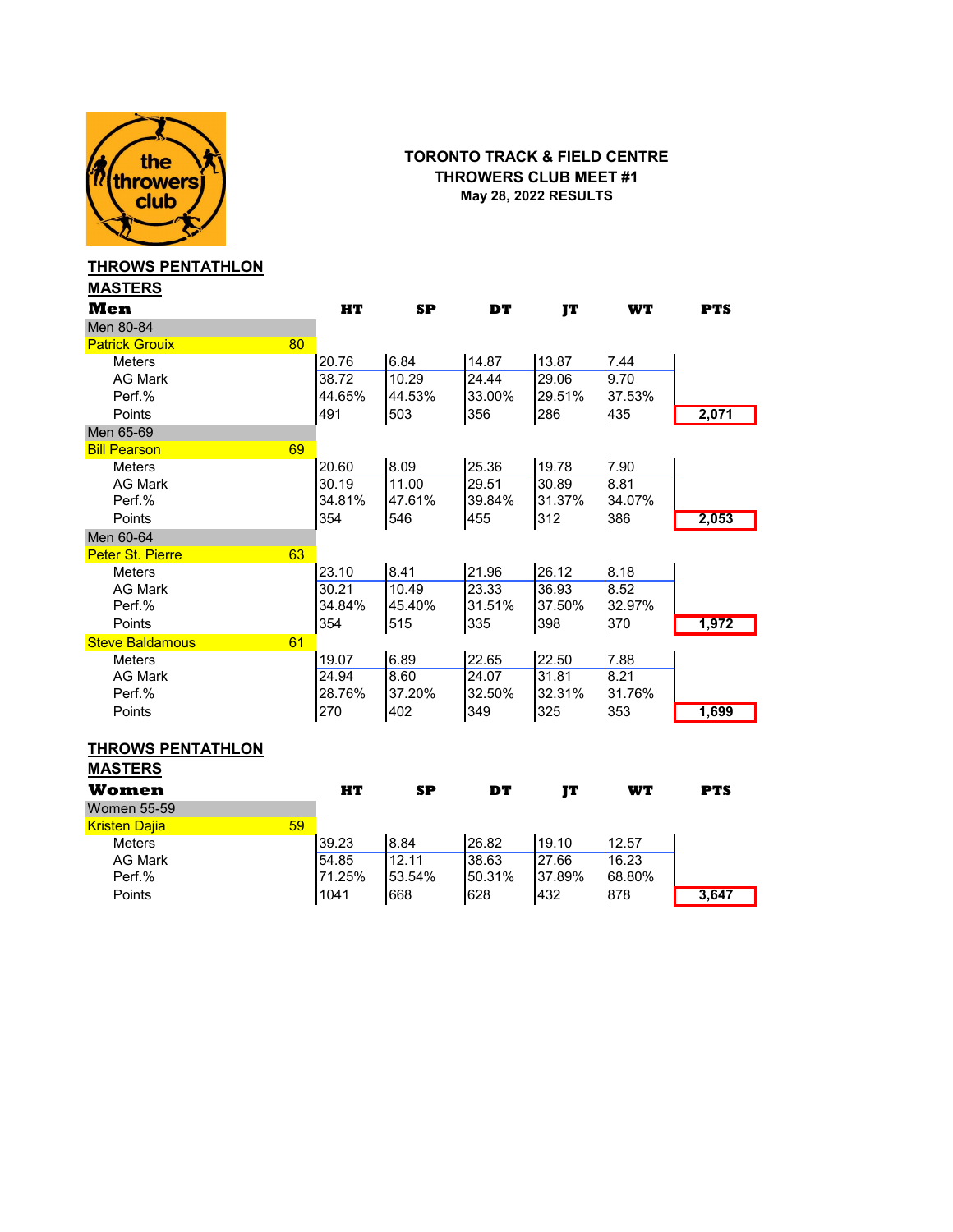| <b>TRIATHLON</b>           |    |           |        |        |        |                |       |
|----------------------------|----|-----------|--------|--------|--------|----------------|-------|
| <b>MASTERS</b>             |    |           |        |        |        |                |       |
| Men                        |    |           |        |        |        |                |       |
| Men 65-69                  |    |           |        |        |        |                |       |
| <b>Bruce Urch</b>          | 67 |           |        |        |        |                |       |
| <b>Meters</b>              |    | 0.00      | 8.20   | 26.62  | 22.73  | 0.00           |       |
| <b>AG Mark</b>             |    | 0.00      | 11.15  | 30.97  | 35.50  | 0.00           |       |
| Perf.%                     |    | $0.00\%$  | 48.26% | 41.82% | 36.05% | 0.00%          |       |
| Points                     |    | 0         | 555    | 484    | 377    | $\overline{0}$ | 1,416 |
| W. Jefferey Shervington IV | 65 |           |        |        |        |                |       |
| <b>Meters</b>              |    | 0.00      | 8.57   | 31.17  | 16.34  | 0.00           |       |
| <b>AG Mark</b>             |    | 0.00      | 11.66  | 36.27  | 25.52  | 0.00           |       |
| Perf.%                     |    | $0.00\%$  | 50.44% | 48.96% | 25.92% | $0.00\%$       |       |
| Points                     |    | 0         | 586    | 589    | 237    | $\overline{0}$ | 1,412 |
| Men 60-64                  |    |           |        |        |        |                |       |
| <b>Michael Anderson</b>    | 62 |           |        |        |        |                |       |
| <b>Meters</b>              |    | 0.00      | 9.45   | 21.98  | 24.28  | 0.00           |       |
| AG Mark                    |    | 0.00      | 11.79  | 23.36  | 34.33  | 0.00           |       |
| Perf.%                     |    | $0.00\%$  | 51.02% | 31.53% | 34.86% | $0.00\%$       |       |
| Points                     |    | $\pmb{0}$ | 594    | 336    | 361    | $\overline{0}$ | 1,291 |
|                            |    |           |        |        |        |                |       |
| <b>TRIATHLON</b>           |    |           |        |        |        |                |       |
| <b>MASTERS</b>             |    |           |        |        |        |                |       |
| Women                      |    |           |        |        |        |                |       |
| <b>Women 80-84</b>         |    |           |        |        |        |                |       |
| <b>Adriana Rowswell</b>    | 81 |           |        |        |        |                |       |
| <b>Meters</b>              |    | 0.00      | 6.96   | 17.47  | 12.72  | 0.00           |       |
| AG Mark                    |    | 0.00      | 14.43  | 44.05  | 34.50  | 0.00           |       |
| Perf.%                     |    | $0.00\%$  | 63.79% | 57.37% | 47.27% | $0.00\%$       |       |
| Points                     |    | 0         | 823    | 733    | 562    | 0              | 2,118 |

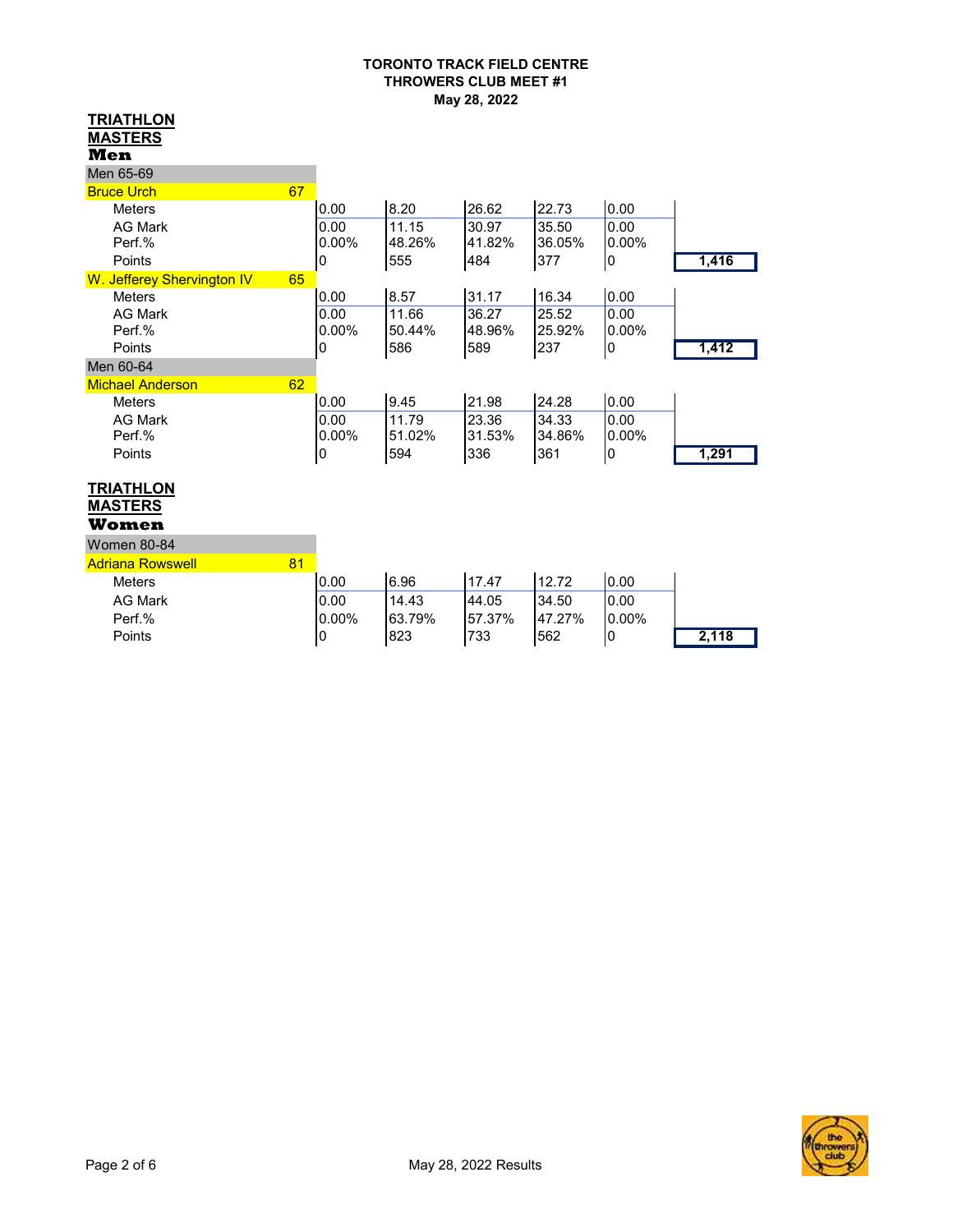#### **SINGLE EVENTS**

| MASTEI | G |
|--------|---|
|        |   |

| Men                        |    |       |         |           |               |
|----------------------------|----|-------|---------|-----------|---------------|
| <b>Hammer</b>              |    | M     | AG Mark | Perf.%    | <b>Points</b> |
| Men 80-84                  |    |       |         |           |               |
| <b>Patrick Grouix</b>      | 80 | 20.76 | 38.72   | 44.65%    | 491           |
| Men 60-64                  |    |       |         |           |               |
| <b>Carl Belle</b>          | 62 | 25.35 | 33.16   | 38.23%    | 401           |
| <b>Steve Baldamous</b>     | 61 | 21.43 | 28.03   | 32.32%    | 319           |
|                            |    |       |         |           |               |
| <b>Shot Put</b>            |    | M     | AG Mark | $Perf.$ % | <b>Points</b> |
| Men 80-84                  |    |       |         |           |               |
| <b>Patrick Grouix</b>      | 80 | 7.44  | 11.19   | 48.44%    | 557           |
| Men 65-69                  |    |       |         |           |               |
| W. Jefferey Shervington IV | 65 | 8.60  | 11.70   | 50.61%    | 588           |
| <b>Bruce Urch</b>          | 67 | 8.20  | 11.15   | 48.26%    | 555           |
| Men 60-64                  |    |       |         |           |               |
| <b>Michael Anderson</b>    | 62 | 9.45  | 11.79   | 51.02%    | 594           |
| <b>Steve Baldamous</b>     | 61 | 7.27  | 9.07    | 39.25%    | 430           |
|                            |    |       |         |           |               |
| <b>Discus</b>              |    | M     | AG Mark | Perf.%    | Points        |
| Men 80-84                  |    |       |         |           |               |
| <b>Patrick Grouix</b>      | 80 | 17.56 | 28.87   | 38.97%    | 442           |
| Men 65-69                  |    |       |         |           |               |
| W. Jefferey Shervington IV | 65 | 31.17 | 36.27   | 48.96%    | 589           |
| <b>Bruce Urch</b>          | 67 | 26.65 | 31.01   | 41.86%    | 484           |
| Men 60-64                  |    |       |         |           |               |
| <b>Carl Belle</b>          | 62 | 28.02 | 29.77   | 40.20%    | 460           |
| <b>Michael Anderson</b>    | 62 | 24.75 | 26.30   | 35.51%    | 392           |
| <b>Steve Baldamous</b>     | 61 | 22.65 | 24.07   | 32.50%    | 349           |
| <b>Peter St. Pierre</b>    | 63 | 22.00 | 23.38   | 31.56%    | 336           |
| Men 50-54                  |    |       |         |           |               |
| <b>Mike Ransky</b>         | 51 | 53.78 | 66.03   | 67.05%    | 829           |
|                            |    |       |         |           |               |
| <b>Javelin</b>             |    | M     | AG Mark | Perf.%    | <b>Points</b> |
| Men 80-84                  |    |       |         |           |               |
| <b>Patrick Grouix</b>      | 80 | 15.29 | 32.03   | 32.53%    | 328           |
| Men 70-74                  |    |       |         |           |               |
| <b>Doug Smith</b>          | 70 | 17.98 | 30.20   | 30.67%    | 302           |
| Men 65-69                  |    |       |         |           |               |
| <b>Bruce Urch</b>          | 67 | 22.73 | 35.50   | 36.05%    | 377           |
| W. Jefferey Shervington IV | 65 | 22.72 | 35.48   | 36.04%    | 377           |
| Men 60-64                  |    |       |         |           |               |
| <b>Donald Ritchie</b>      | 60 | 36.40 | 51.46   | 52.26%    | 610           |
| <b>Peter St. Pierre</b>    | 63 | 28.18 | 39.84   | 40.46%    | 440           |
| <b>Michael Anderson</b>    | 62 | 24.46 | 34.58   | 35.12%    | 364           |
| <b>Steve Baldamous</b>     | 61 | 22.54 | 31.87   | 32.36%    | 326           |
|                            |    |       |         |           |               |
| Weight                     |    | M     | AG Mark | Perf.%    | <b>Points</b> |
| Men 80-84                  |    |       |         |           |               |
| <b>Patrick Grouix</b>      | 80 | 7.44  | 9.70    | 37.53%    | 435           |
| Men 60-64                  |    |       |         |           |               |
| <b>Carl Belle</b>          | 62 | 10.89 | 11.35   | 43.90%    | 528           |
| <b>Steve Baldamous</b>     | 61 | 7.94  | 8.27    | 32.01%    | 356           |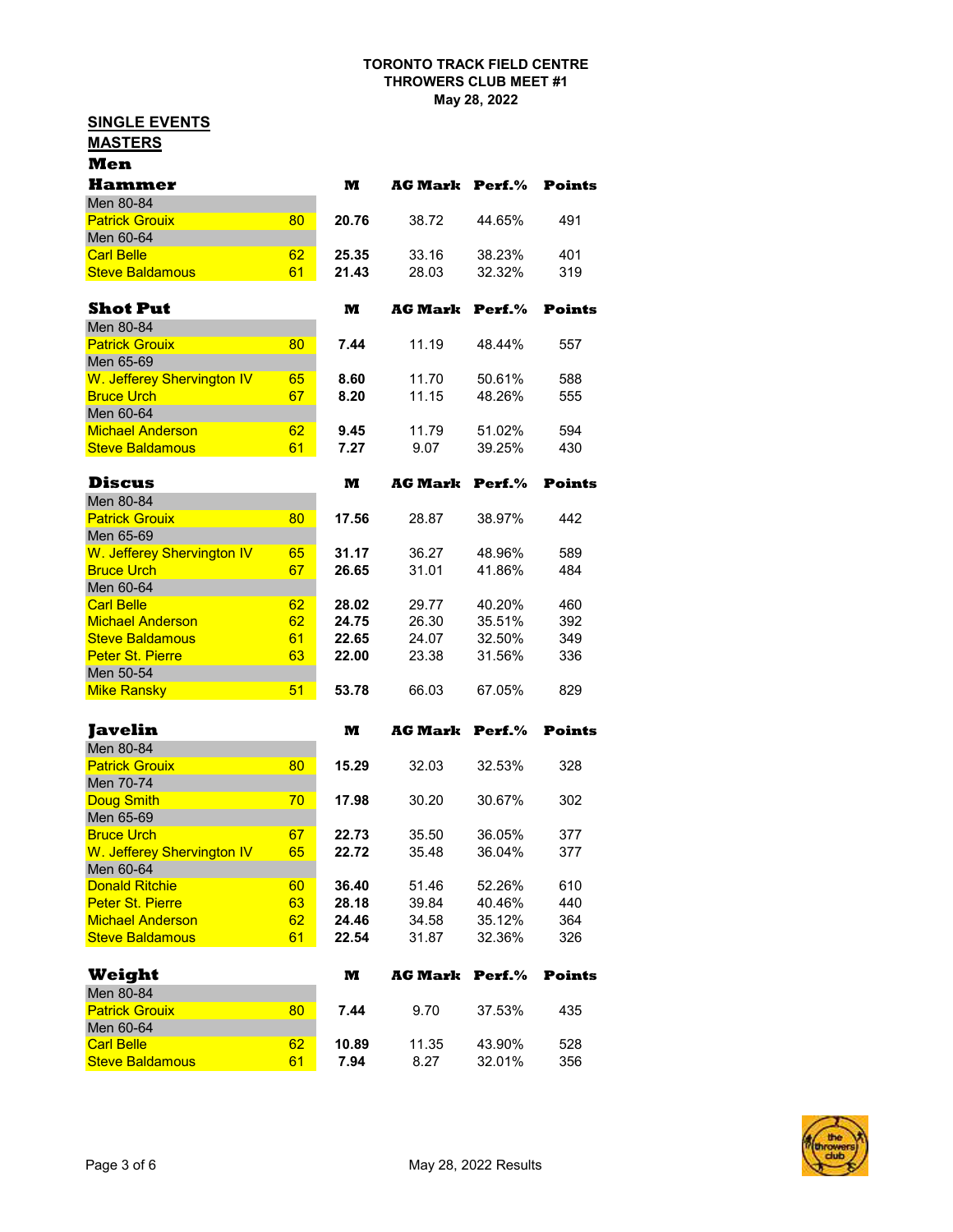# **MASTERS**

| Women                   |    |       |                       |        |               |
|-------------------------|----|-------|-----------------------|--------|---------------|
| Hammer                  |    | M     | AG Mark Perf.%        |        | <b>Points</b> |
| <b>Women 70-74</b>      |    |       |                       |        |               |
| <b>Lucille Green</b>    | 73 | 15.72 | 30.11                 | 39.12% | 495           |
| <b>Shot Put</b>         |    | M     | <b>AG Mark Perf.%</b> |        | <b>Points</b> |
| <b>Women 80-84</b>      |    |       |                       |        |               |
| <b>Adriana Rowswell</b> | 81 | 6.96  | 14.43                 | 63.79% | 823           |
| <b>Women 65-69</b>      |    |       |                       |        |               |
| <b>Doreen Garner</b>    | 68 | 9.06  | 15.03                 | 66.46% | 863           |
| Discus                  |    | M     | <b>AG Mark Perf.%</b> |        | <b>Points</b> |
| <b>Women 80-84</b>      |    |       |                       |        |               |
| <b>Adriana Rowswell</b> | 81 | 18.62 | 46.95                 | 61.15% | 791           |
| <b>Women 65-69</b>      |    |       |                       |        |               |
| <b>Doreen Garner</b>    | 68 | 22.47 | 40.28                 | 52.45% | 660           |
| Javelin                 |    | M     | <b>AG Mark Perf.%</b> |        | <b>Points</b> |
| <b>Women 80-84</b>      |    |       |                       |        |               |
| <b>Adriana Rowswell</b> | 81 | 12.72 | 34.50                 | 47.27% | 562           |
| <b>Women 40-44</b>      |    |       |                       |        |               |
| <b>Michelle Crispe</b>  | 43 | 36.61 | 42.00                 | 57.55% | 706           |
| Weight                  |    | M     | <b>AG Mark Perf.%</b> |        | <b>Points</b> |
| <b>Women 70-74</b>      |    |       |                       |        |               |
| <b>Lucille Green</b>    | 73 | 7.38  | 10.82                 | 45.87% | 543           |
| <b>Women 65-69</b>      |    |       |                       |        |               |
| Doreen Garner           | 68 | 10.28 | 13.63                 | 57.76% | 716           |

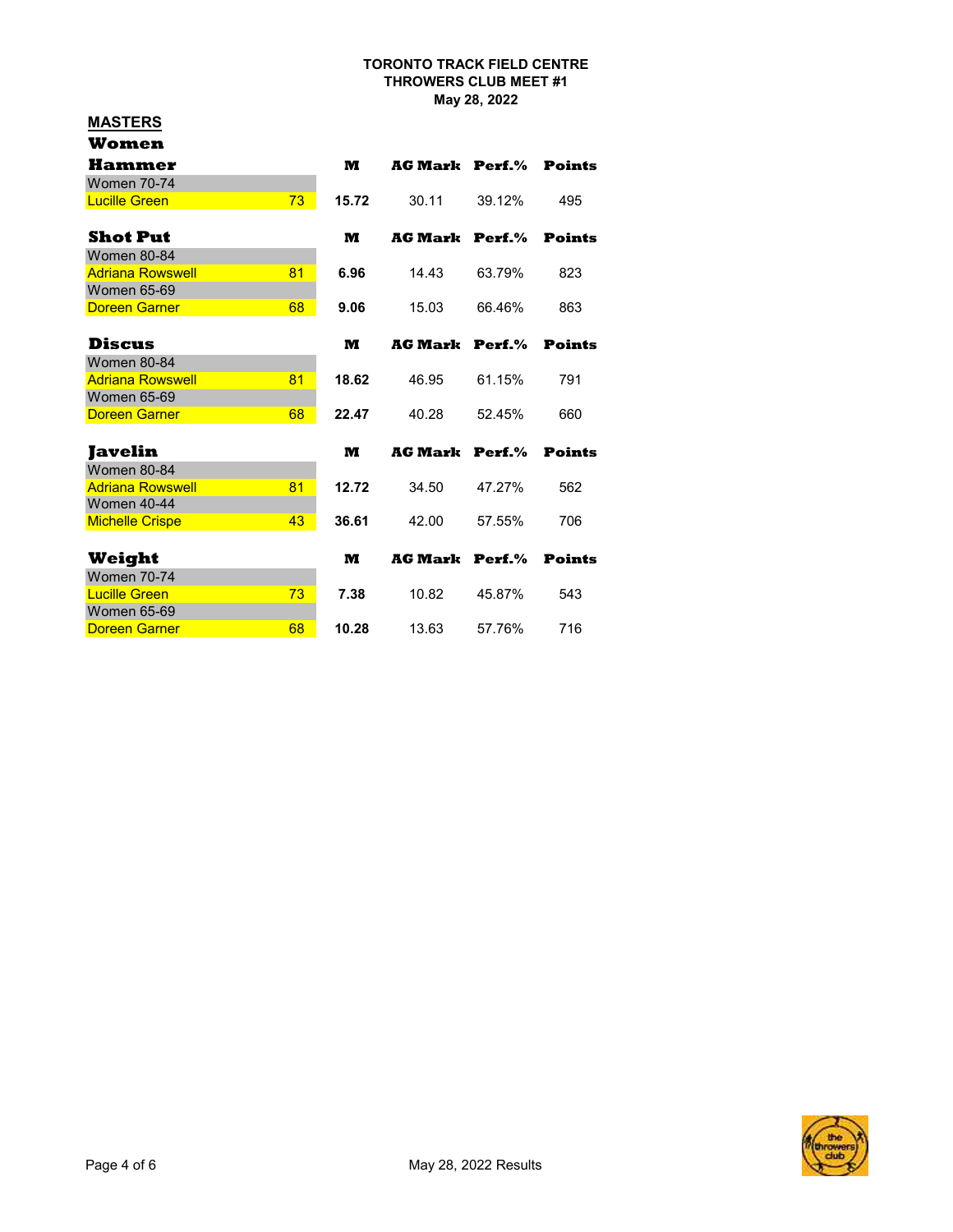## **SINGLE EVENTS**

| SENIOR/JUNIOR/YOUTH/MIDGET/BANTAM |     |       |  |
|-----------------------------------|-----|-------|--|
| Male                              |     |       |  |
| Hammer                            | Age | M     |  |
| Midget                            |     |       |  |
| 4.0kg                             |     |       |  |
| Jason Liu                         | 15  | 27.48 |  |
|                                   |     |       |  |
| <b>Shot Put</b>                   | Age | M     |  |
| Midget                            |     |       |  |

| <b>Discus</b><br>$\mathbf{v}$ $\mathbf{v}$ | Age | м     |  |
|--------------------------------------------|-----|-------|--|
| <b>Hasveen Arulrajan</b>                   | 15  | 11.93 |  |
| 5.0kg                                      |     |       |  |
| Youth                                      |     |       |  |
| <b>Jason Liu</b>                           | 15  | 10.31 |  |
| 4.0kg                                      |     |       |  |

| Javelin           | Age | M     |  |
|-------------------|-----|-------|--|
| Hasveen Arulrajan | 15  | 34.80 |  |
| 1.5kg             |     |       |  |
| Youth             |     |       |  |

**None**